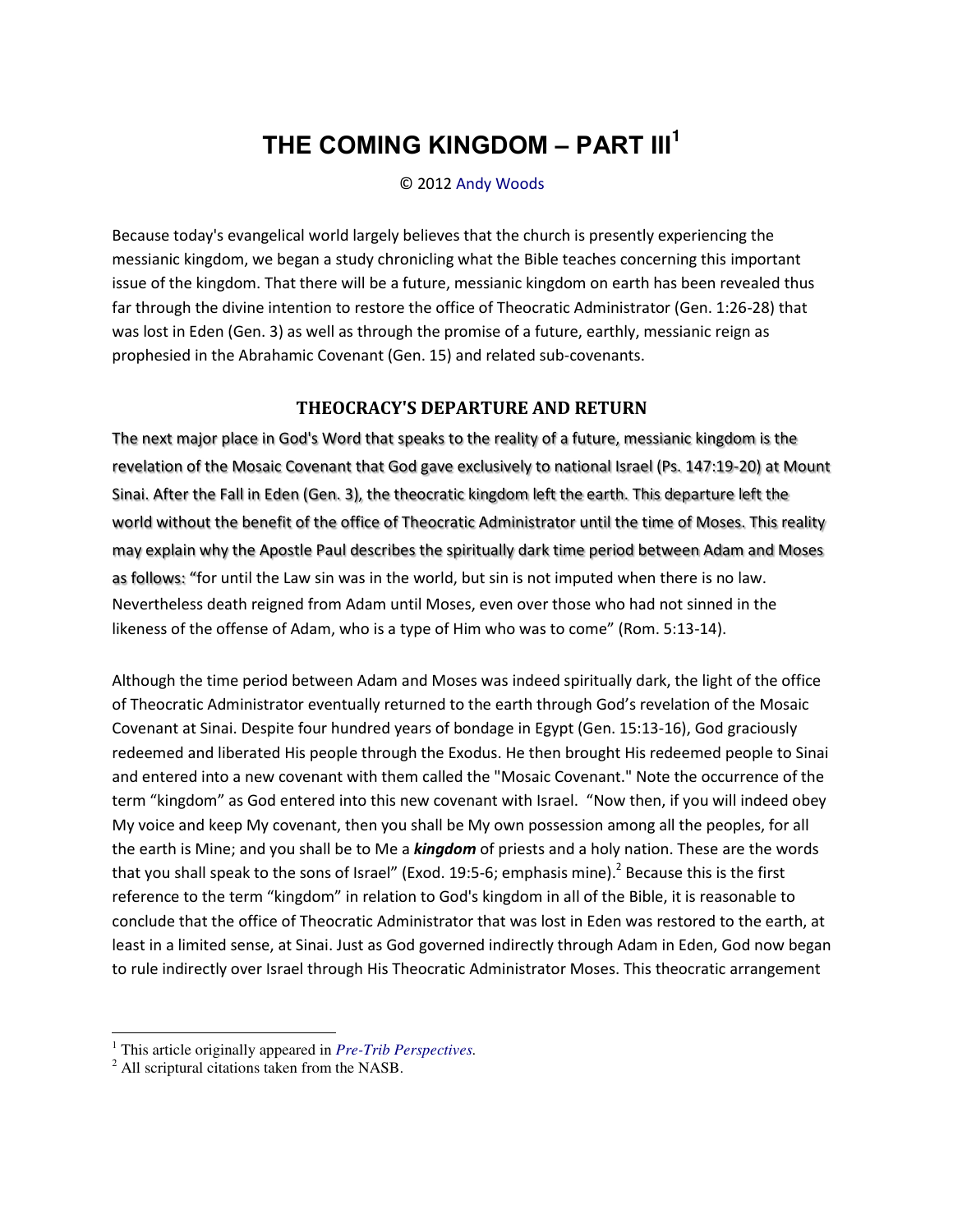covered most of Old Testament history as God, even after the time of Moses, governed Israel indirectly through Joshua, and then various judges, and finally Israel's kings.<sup>3</sup>

## AN UNCONDITIONAL COVENANT WITH A CONDITIONAL BLESSING

The Mosaic Covenant also introduced a new component to God's covenantal dealings with Israel. This new element must be understood in order to comprehend the divine blueprint concerning a future, earthly kingdom. As argued previously in this series, the Abrahamic and Davidic Covenants are unconditional. In other words, they rest completely upon God rather than Israel's performance for their eventual fulfillment. By contrast, the Mosaic Covenant (Exod. 19-24) is conditional. Notice the terms "if" and "then" in Exodus 19:5-6: "Now then, if you will indeed obey My voice and keep My covenant, then you shall be My own possession among all the peoples, for all the earth is Mine; and you shall be to Me a kingdom of priests and a holy nation" (emphasis mine). In other words, if Israel obeys the terms of the Mosaic Covenant, then God will bless the nation physically, materially, and spiritually.

The technical covenantal structure in the ancient Near East for this type of agreement is known as a Suzerain-Vassal Treaty. Here, the suzerain, or a superior, enters into an agreement with an inferior, or a vassal. The vassal promises to come under the protective custody of the suzerain. The suzerain, in turn, promises to bless or curse the vassal depending upon whether the vassal demonstrates loyalty or disloyalty to the suzerain by either obeying or disobeying the specific terms of the covenant text. In the case of the Mosaic Covenant, the suzerain is God, Israel is the vassal, the covenant text is the Ten Commandments and all of their applications as spelled out in the Mosaic Law (Exod. 19-24; Lev.; Deut.), and the blessings and curses for covenant obedience are found in Leviticus 26 and Deuteronomy 28. In contrast to this suzerain-vassal arrangement, the afore-mentioned unconditional, Abrahamic Covenant represents an ancient Near East covenant known as a "Royal Grant Treaty" where a king promises to unconditionally reward a subject.

If the Abrahamic Covenant and its related sub-covenants are unconditional and the Mosaic Covenant is conditional, then how does God deal with Israel under both of these covenants? The answer lies in understanding the difference between ownership and possession. Suppose that someone owns a vacation home and yet they are too busy working to visit this home. At this point, this person owns the home but does not possess or enjoy it. In the same way, the Abrahamic covenant gives Israel unconditional ownership of its various promises. Due to the Abrahamic Covenant's unconditional nature, no amount of disobedience on Israel's part can remove her ownership of these blessings. While Israel can be severely disciplined by God for disobeying the terms of the Mosaic Covenant (Lev. 26:14-46; Deut. 28:15-68), even resulting in the nation's conquest by foreign powers (Deut. 28:49-50), she can never forfeit ownership of the promises spoken of in the Abrahamic Covenant.

<sup>&</sup>lt;sup>3</sup> Stanley D. Toussaint, "The Kingdom of God," in Tim LaHaye Prophecy Study Bible, ed. Tim LaHaye (Chattanooga, TN: AMG, 2001), 1134.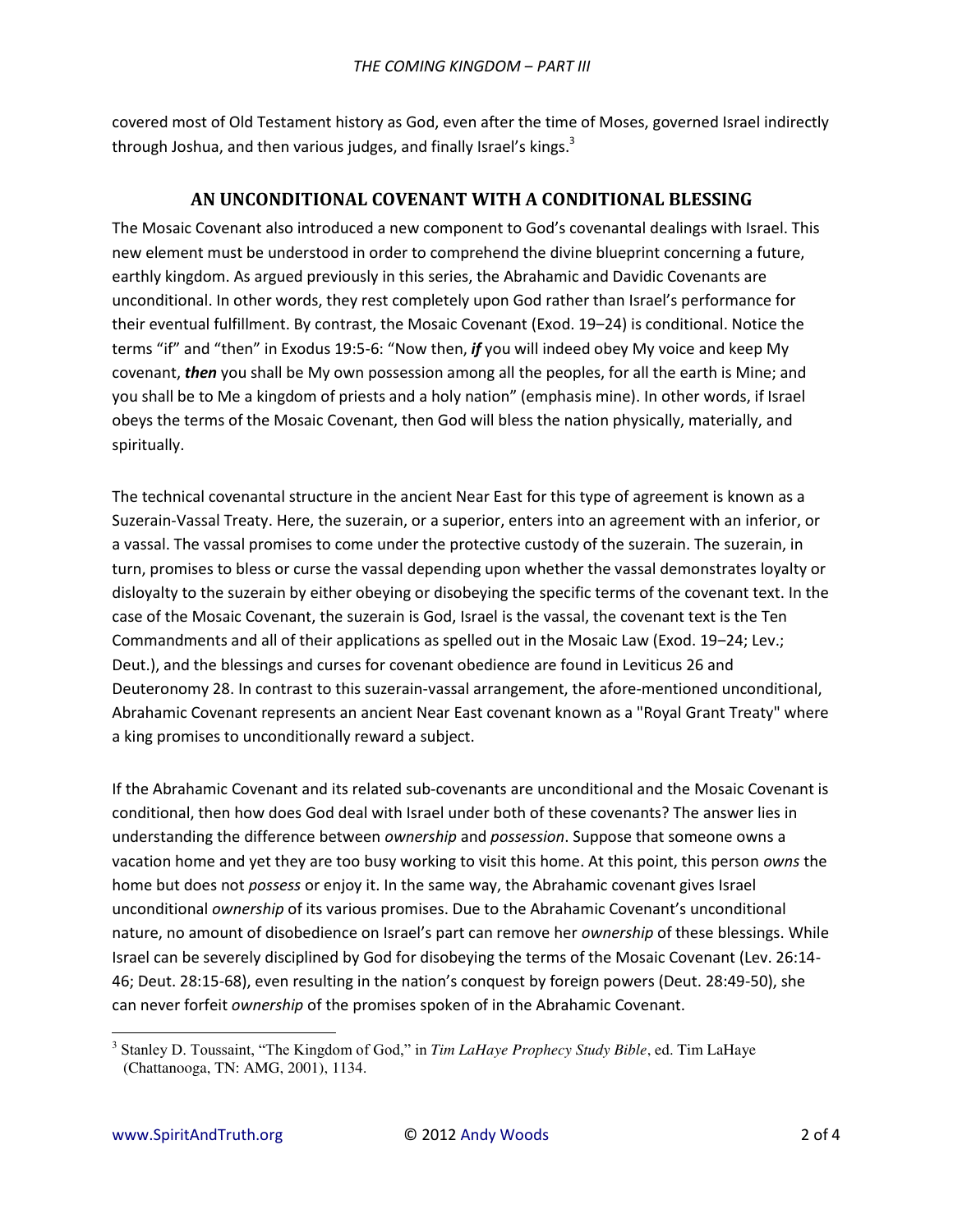However, before Israel can *possess* or enjoy what she owns, she must obey the terms of the Mosaic Covenant. Thus, any given generation within Israel must meet the conditions of the Mosaic Covenant in order to experience the blessings promised in the Abrahamic and Davidic Covenants.<sup>4</sup> An important provision of the Mosaic Covenant is that Israel must enthrone the king of God's own choosing (Deut. 17:15). Such an enthronement will thereby satisfy the condition of obedience found in the Mosaic Covenant thus allowing Israel *to possess* rather than merely *own* the Abrahamic Covenant's blessings. The Mosaic Covenant ultimately points toward Christ. In John 5:45-47, Jesus explained to the Jews of His day, "Do not think that I will accuse you before the Father; the one who accuses you is Moses, in whom you have set your hope. For if you believed Moses, you would believe Me, for he wrote about Me. But if you do not believe his writings, how will you believe My words?" Here is what the whole picture looks like: While Israel *owns* the covenantal blessings found in the Abrahamic Covenant and related sub-covenants, she cannot *possess* or enter into these blessings until she complies with the condition found in the Mosaic Covenant. However, this condition can be satisfied through the nation's enthronement of the king of God's own choosing (Deut. 17:15), who is Christ (John 5:45-47).

How does all of this relate to the subject of a future earthly kingdom? Although the Abrahamic Covenantal promises and blessings are unconditionally guaranteed to come directly to Israel and indirectly to the entire world, these kingdom conditions will not manifest themselves until national Israel trusts Jesus Christ, her long-awaited King. Because, there has never existed a Jewish generation who has complied with this condition, the messianic kingdom remains in a state of postponement or abeyance up until the present hour. However, one day, a future generation of Jews will comply with this condition resulting in the establishment of the messianic kingdom of God on earth. It will take the events of the future Tribulation period to bring such a generation to faith in Christ thereby leading to the manifestation of the earthly, theocratic, messianic kingdom (Jer. 30:7; Dan. 9:24-27; Zech. 12:10; Matt. 23:37-39; 24:31; 25:31).

## **FROM DIVIDED KINGDOM TO TERMINATION OF EARTHLY THEOCRACY**

The theocratic kingdom over Israel that God began through Moses at Sinai continued unabated through the reigns of the nation's first three kings, Saul, David, and Solomon. Unfortunately, the prosperity that characterized Solomon's forty year reign ended with covenant disobedience as Israel's third king amassed wealth and multiple wives (1 Kgs. 11:1-8) in violation of the Mosaic Covenant (Deut. 17:16-17). Thus, God brought covenant discipline to the nation through the division of the kingdom (1 Kgs. 12). This division resulted in ten tribes forming the northern kingdom, or Israel, and the remaining two tribes forming the southern kingdom, or Judah. Two reasons made Judah in the south the focus of God's kingdom program. First, ancient messianic prophecy indicated that the nation's true king would one day be born into the tribe of Judah (Gen. 49:10). Second, the kings from David's line reigned over

 $\overline{a}$ 

<sup>4</sup> J. Dwight Pentecost, *Thy Kingdom Come* (Wheaton, IL: Victor Books, 1990), 86.